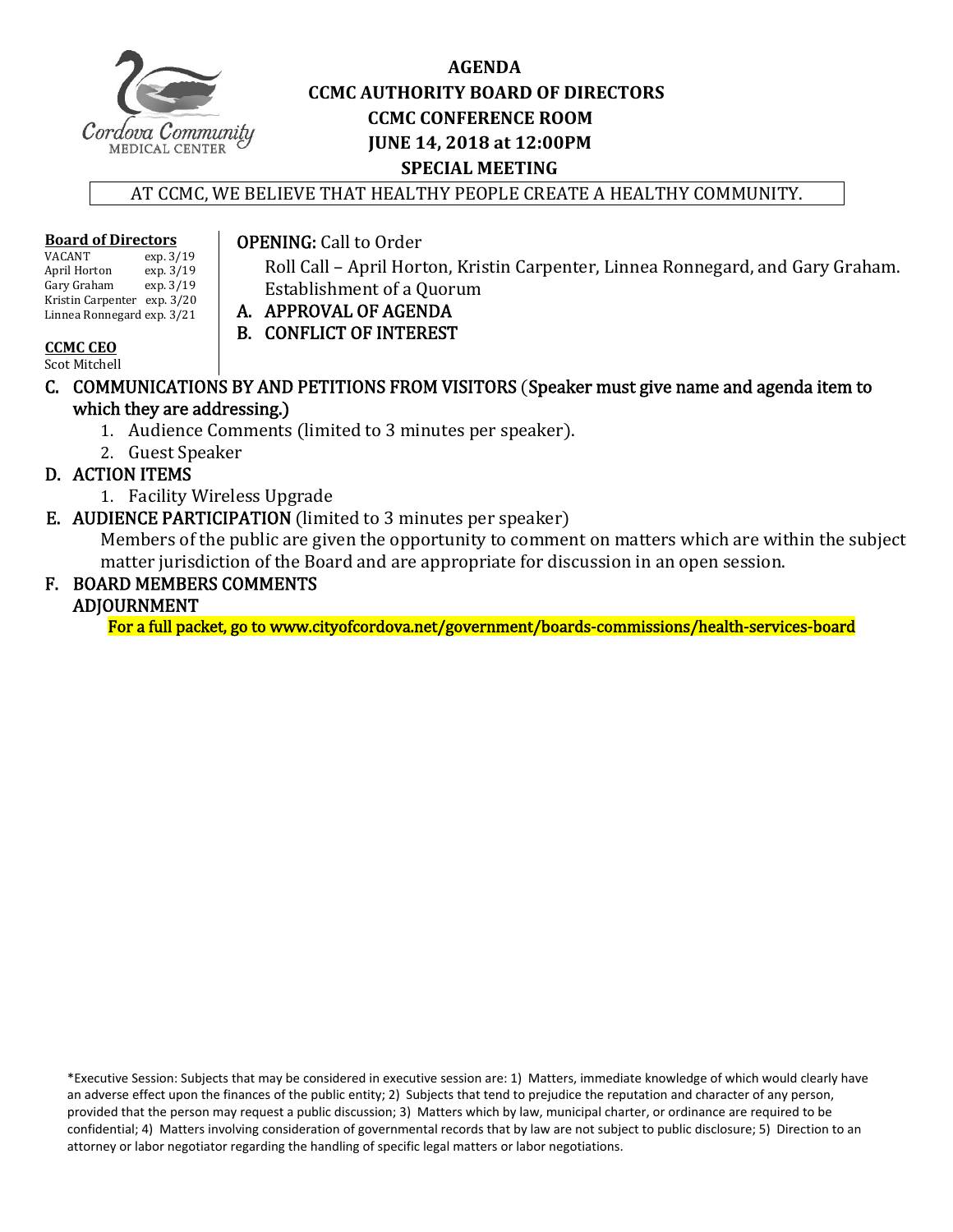

# Memorandum

To: CCMC Authority Board of Directors From: Scot Mitchell, FACHE, CCMC CEO Subject: Upgrade CCMC WiFi Date: 06/08/2018

**Suggested Motion:** "I move that the CCMC Authority Board of Directors approve the contract with Arctic IT to upgrade the facility wireless system as requested."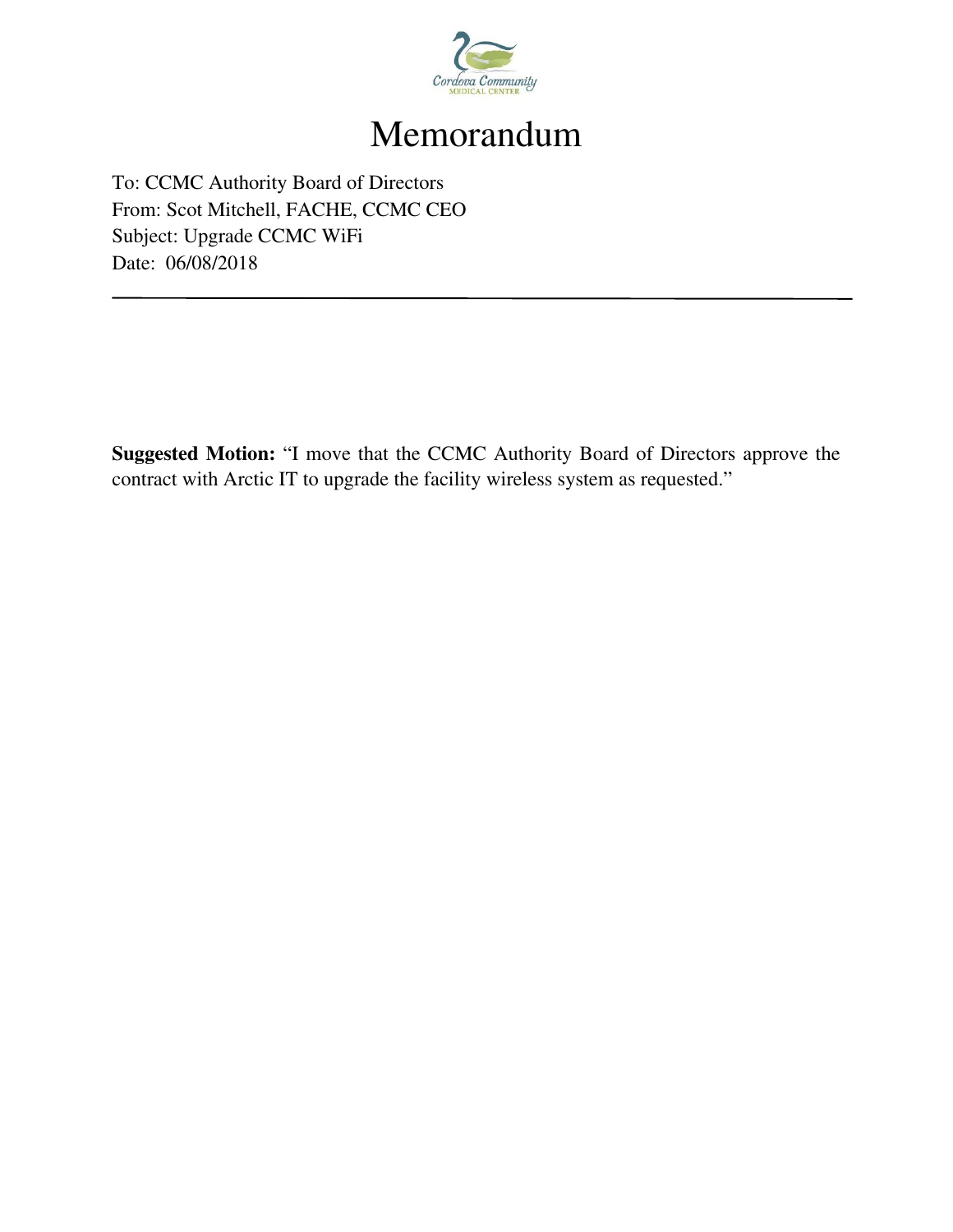Description of contract:

This agreement is for implementing a more robust wireless network system to accommodate the new Thrive Electronic Health Record (EHR) system. Our current wireless system does not have the capacity to handle the new Thrive EHR program. This system will allow wireless coverage for all areas of the hospital for the EHR, along with a segregated wireless system for nursing home residents and visitors.

| Vendor Name: Arctic IT                                              |
|---------------------------------------------------------------------|
| Vendor Contact person: Mark Mathis                                  |
| Vendor Address: 375 West 36th Avenue, Suite 300 Anchorage, AK 99503 |
| Vendor Phone: 907-261-9500                                          |
| Vendor Email: mmathis@arcticit.com                                  |
| Vendor Website: WWW.arcticit.com                                    |
|                                                                     |

| <b>Effective Dates:</b>                                      | Start: 06/15/2018         |  | End: 07/31/2018                      |  |  |
|--------------------------------------------------------------|---------------------------|--|--------------------------------------|--|--|
| Fee Based: $\boxed{\blacksquare}$                            | Volume/Contingency based: |  |                                      |  |  |
| Annual Cost to CCMC:                                         | \$40,394.31               |  | Cumulative Cost to CCMC: \$40,394.31 |  |  |
| Was this contract included in approved budget?<br>Yes<br>No. |                           |  |                                      |  |  |
| Termination options: N/A                                     |                           |  |                                      |  |  |
| Evergreen Clause:                                            | Yes<br>No.                |  |                                      |  |  |
| CCMC Authority Board approval needed?                        | No                        |  | Yes, approval date: $06/14/2018$     |  |  |
| Review by Legal Counsel:                                     | Yes<br>No                 |  |                                      |  |  |
| Date of OIG LEIE verification: 6/11/18                       |                           |  |                                      |  |  |
| Date of Completion of ADM 301a Form:                         |                           |  |                                      |  |  |

#### Options to this contract:

Our current wireless system does not have the capacity to handle the new Thrive EHR program. We will be required to upgrade the wireless system in order to fully use the capabilities of the new EHR. Arctic IT is also our current IT services vendor.